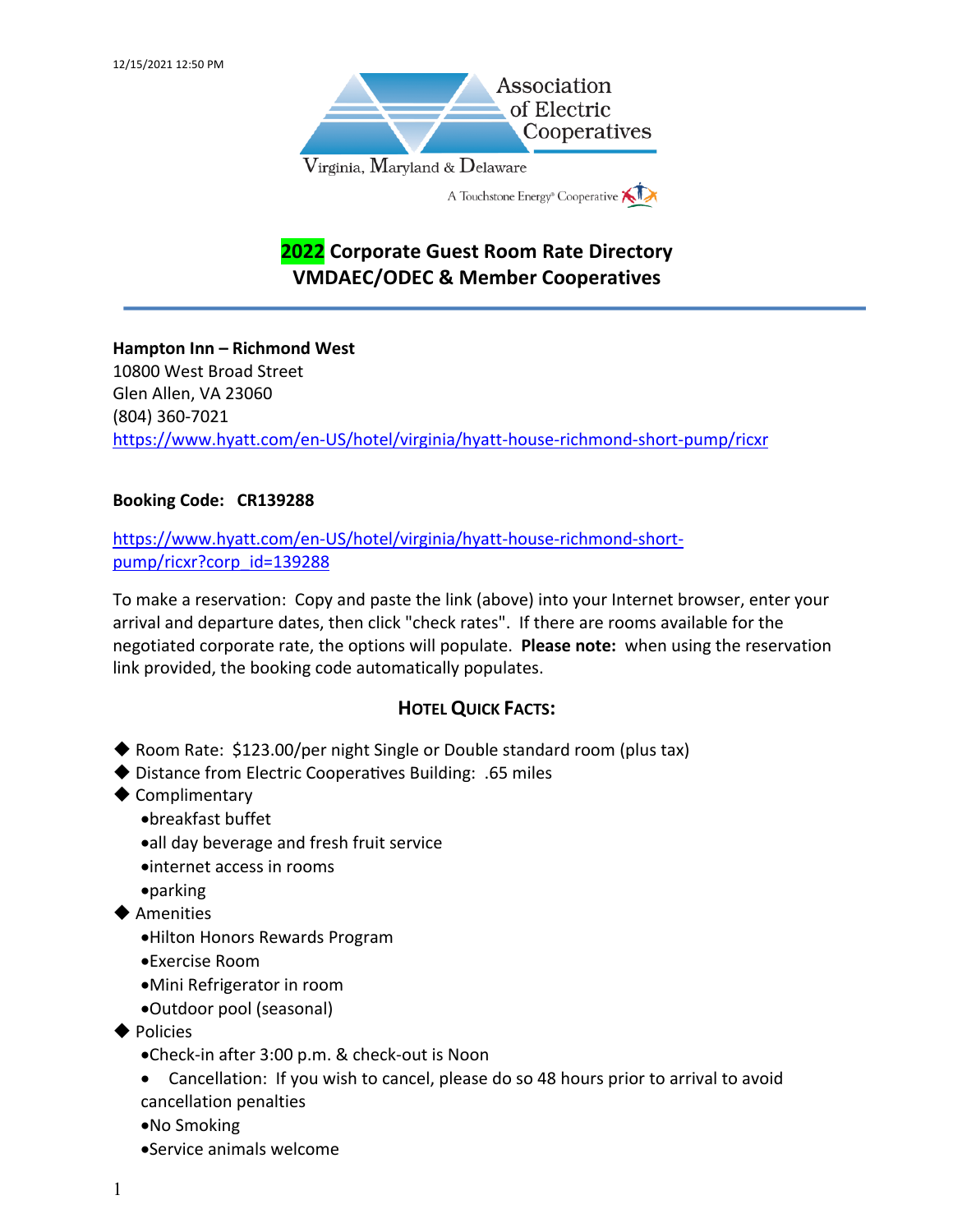#### **Hilton Garden Inn Richmond – Innsbrook**

4050 Cox Road Glen Allen, Virginia, 23060 (804) 521-2900 http://hiltongardeninn3.hilton.com/en/hotels/virginia/hilton-garden-inn-richmond-innsbrook-RICIBGI/index.html

#### **Booking Code: 1360276**

https://secure3.hilton.com/en\_US/gi/reservation/book.htm?ctyhocn=RICIBGI&corporateCode=1360276&fr om=lnrlink

To make a reservation: Copy and paste the link (above) into your Internet browser, enter your arrival and departure dates, then click continue.

## **HOTEL QUICK FACTS:**

- ◆ Room Rate: \$123/per night Single or Double standard king or double queen room (plus tax)
- $\blacklozenge$  Distance from Electric Cooperatives Building: walkable in good weather
- $\blacklozenge$  Complimentary
	- •Full breakfast
	- •Internet access in rooms
	- •Parking
- $\blacklozenge$  Amenities
	- •Hilton Honors Rewards Program
	- •Exercise Room
	- •Mini Refrigerator in room
	- •Microwave in room
	- •Indoor pool & hot tub
	- •Restaurant & Lounge with Room Service nightly
- $\blacklozenge$  Policies
	- •Check-in after 3:00 p.m. & check-out is Noon
	- •Cancellation: 24-hours before the day of arrival to avoid penalty
	- •100% Non-Smoking
	- •Pet Friendly (\$50 per stay)

 $\blacklozenge$  Newly renovated in 2015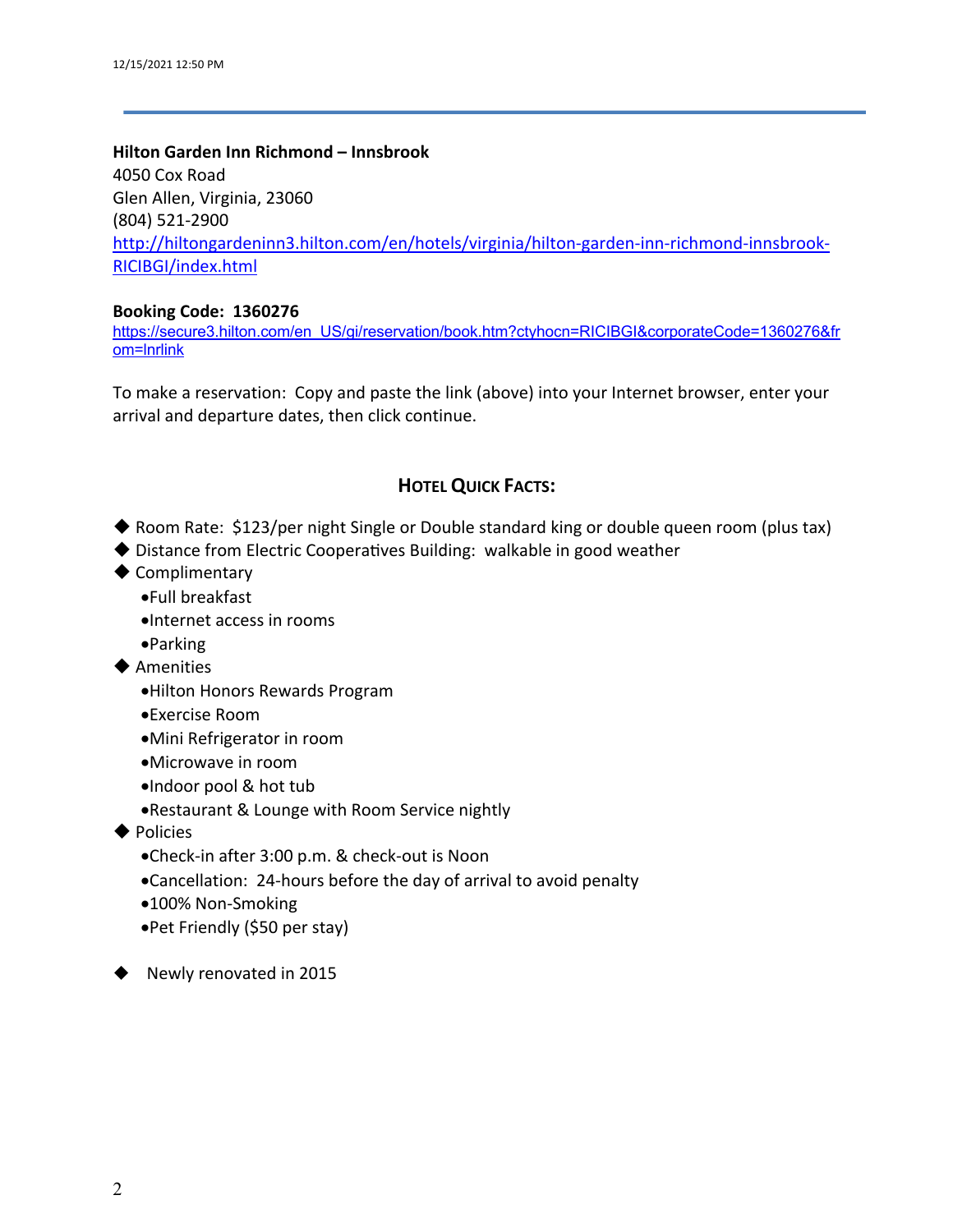### **Hilton Richmond Hotel & Spa/Short Pump**

12042 West Broad Street Richmond, Virginia, 23233 804-364-3600 http://www3.hilton.com/en/hotels/virginia/hilton-richmond-hotel-and-spa-short-pump-RICWSHF/index.html

| <b>Booking Codes:</b> | <b>ODEC</b>   | 2988222 |
|-----------------------|---------------|---------|
|                       | <b>VMDAEC</b> | 3158528 |

http://www3.hilton.com/en/hotels/virginia/hilton-richmond-hotel-and-spa-short-pump-RICWSHF/index.html

To make a reservation:

- Copy and paste the link (above) into your Internet browser
- Enter your arrival and departure dates
- Click on add special rate codes
- Enter the appropriate code under CORPORATE ACCOUNT
	- o ODEC 2988222
	- o VMDAEC 3158528
- Click on check rooms and rates

### **HOTEL QUICK FACTS:**

- ◆ Room Rate: \$129/per night Single or Double standard king or double queen room (plus tax)
- $\blacklozenge$  Distance from Electric Cooperatives Building: 2.9 miles
- $\blacklozenge$  Complimentary
	- •internet access in rooms
	- •Self-parking
- $\blacklozenge$  Amenities
	- •Hilton Honors Rewards Program
	- •Fitness Center
	- •Business Center
	- •Mini Refrigerator in room
	- •Indoor pool
	- •Restaurant & Lounge
- $\blacklozenge$  Policies
	- •Check-in after 3:00 p.m. & check-out is Noon
	- •Cancellation: 48-hours before the day of arrival to avoid penalty
	- •100% Non-Smoking
	- •Service animals welcome